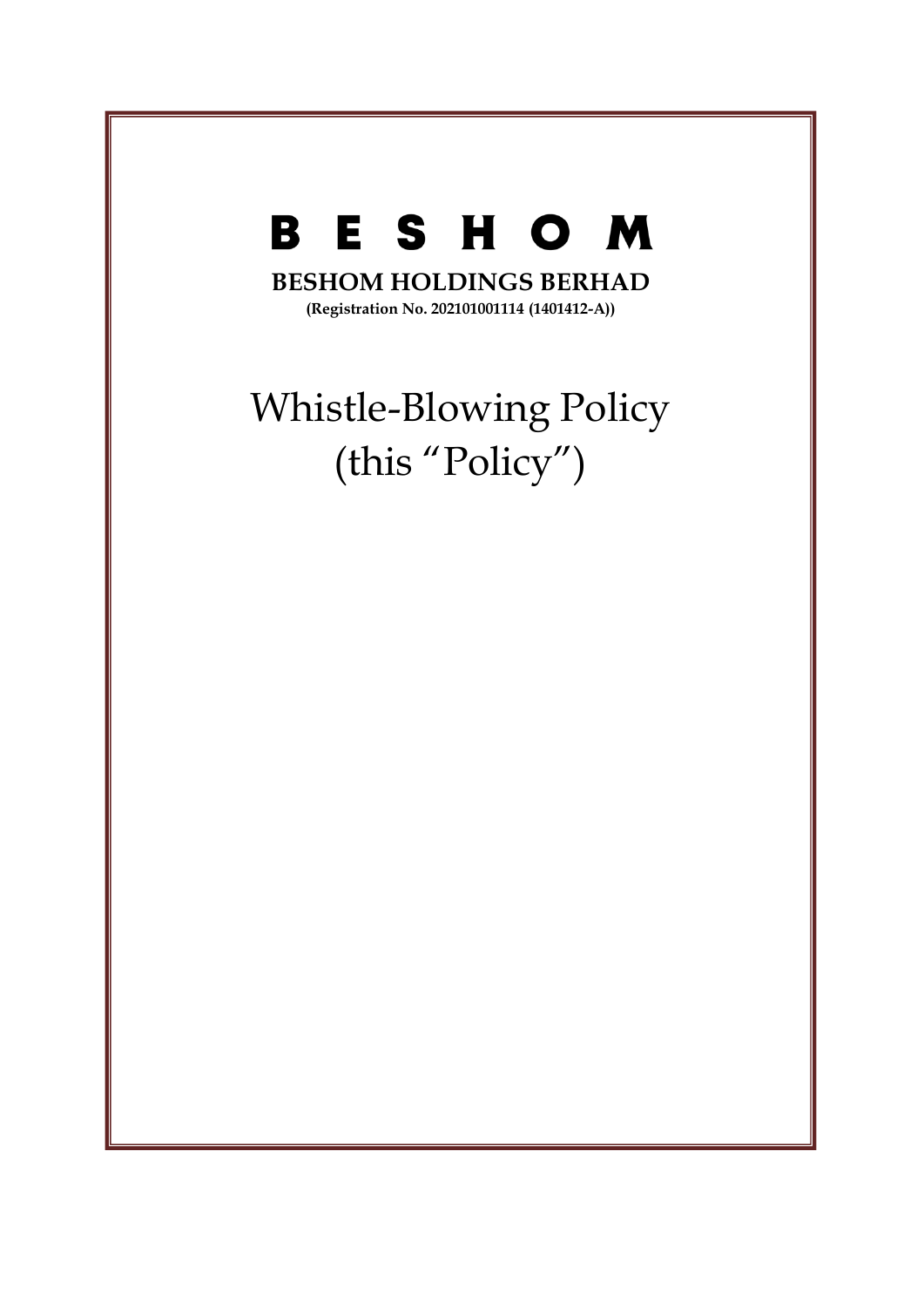# **WHISTLE-BLOWING POLICY**

#### **1. Introduction and Objective**

Beshom Holdings Berhad ("Beshom" or the "Company") and its subsidiaries (the "Group") are committed to conducting its businesses in a lawful and ethical manner and maintaining high standards of ethics and integrity.

This **Whistle-Blowing Policy** is established to provide employees, stakeholders (e.g. shareholders, customers, distributors, suppliers, and the public) an avenue to raise genuine concerns about wrongdoings, misconduct, illegal acts, or unethical business conduct that is taking place, has taken place, or may take place in the future ("Disclosure").

### **2. What can be Reported?**

All stakeholders, including employees, distributors, the public, etc., are encouraged to disclose any information or raise a genuine concern about serious wrongdoings, misconduct, illegal acts, or unethical business conduct including but not limited to fraud, corruption, malpractice, financial irregularities, dishonesty, criminal activities, personal misconduct, and serious breach of the Group's internal policies, procedures, or applicable codes (e.g. Code of Ethics) (generally summarised as the "Wrongdoing").

This Policy does not cover complaints or grievances relating to employment or other business with the Group, which shall be dealt with in accordance with other existing procedures of the Group, unless they involve wrongdoings, misconduct, illegal acts, unethical business conduct.

This whistle-blowing system is not intended to be used for the following:

- general complaints about the Group's products or services;
- matters which are trivial or frivolous or malicious or vexatious in nature or motivated by personal agenda or ill will;
- matters pending or determined through any tribunal or authority or court, arbitration, or other similar proceedings.

Any Disclosure should be based on good faith with a reasonable belief that the information and any allegation in it are substantially true. Any abuse of the whistle-blowing system will be viewed seriously and treated as a gross misconduct.

#### **3. Making a Disclosure**

- (a) A whistle-blower may make the Disclosure either in writing (including email) or orally.
- (b) A whistle-blower shall include the basis or reasons for his/her concerns including as many details as possible in relation to the Disclosure. However, A whistle-blower is not expected to obtain substantial evidence of proof beyond reasonable doubt when making a Disclosure.
- (c) The whistle-blower has the right to remain anonymous when making a Disclosure. However, it is usually easier to conduct a more effective and fair investigation if he/she could identify himself/herself and disclose as much information as possible within his/her knowledge.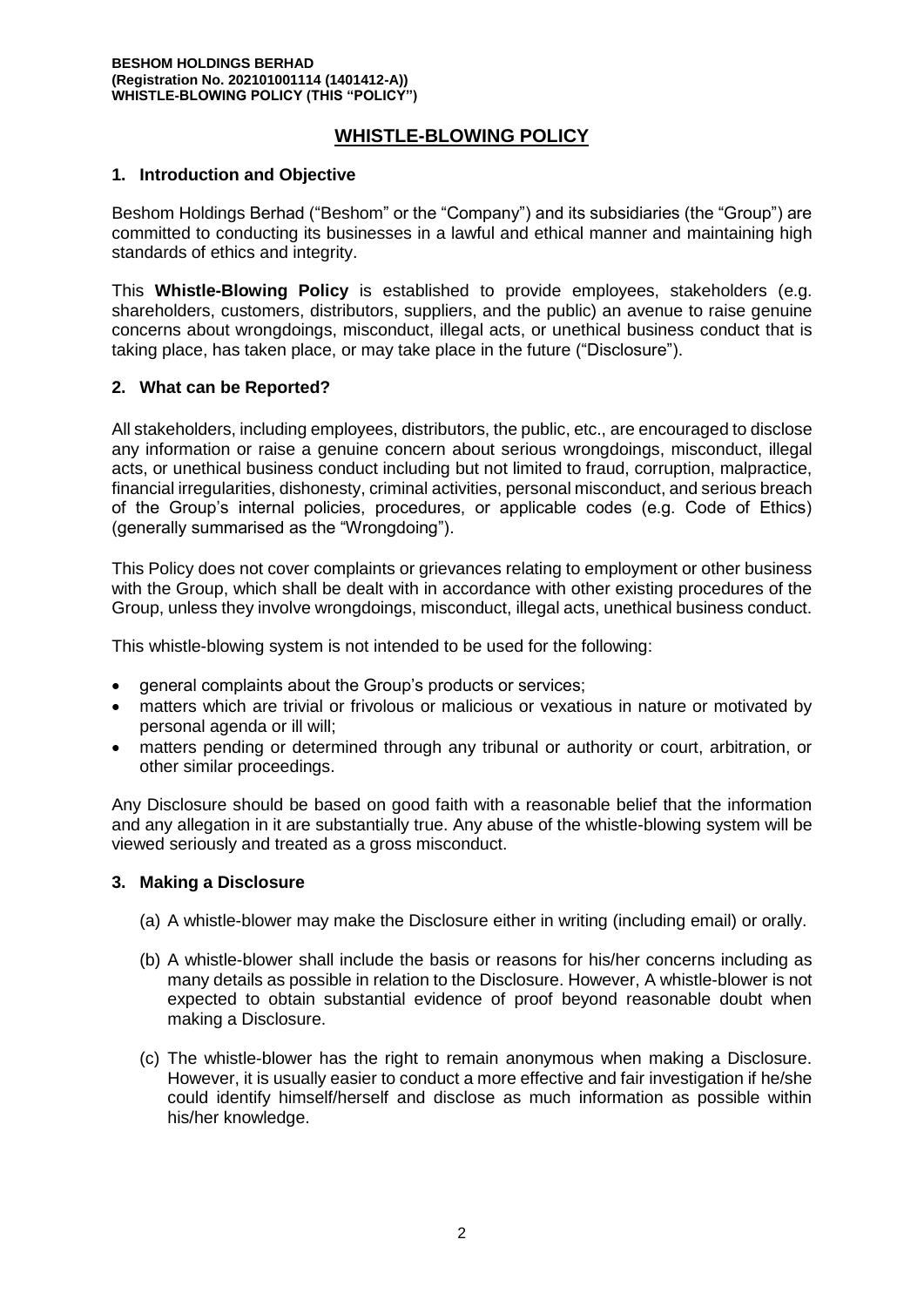## (d) **First Contact Point**

- (i) If the whistle-blower is an employee of the Group, his/her first contact point shall be his/her direct superior or line manager. However, for any reason, if it is believed that this is not possible or not appropriate, he/she may report to the Head of Group HR, as follows: **Head of Group HR:** Jessica Lim **Office No.**: +(603) – 3342 3322 ext. 513 **Email:** [jessicalim@beshom.com](mailto:jessicalim@beshom.com)
- (ii) If the whistle-blower is a distributor of the Group, he/she shall make the Disclosure to the SHOM Compliance Unit, via the following email: [COE@shom.com.my.](mailto:COE@shom.com.my)
- (iii) If the whistle-blower is neither an employee nor a distributor of the Group, he/she shall make the report to the Head of Group HR.

#### (e) **Prescribed Persons**

If a whistle-blower believes that it will be inappropriate to report to the First Contact Point, the whistle-blower can make the Disclosure to any of the Prescribed Persons, as follows:

| <b>Prescribed</b><br><b>Persons</b> | <b>Group Chairman,</b><br><b>Senior Independent</b><br><b>Director</b> | <b>Group Managing</b><br><b>Director</b> | <b>Group Executive</b><br><b>Director</b> |
|-------------------------------------|------------------------------------------------------------------------|------------------------------------------|-------------------------------------------|
| <b>Name</b>                         | Mr. Ng Chek Yong                                                       | Mr. Tan Keng Kang                        | Mr. Hew Von Kin                           |
| Office No.                          | $+(603) - 33423322$                                                    | $+(603) - 33423322,$<br>Ext:518          | $+(603) - 33423322,$<br>Ext:515           |
| <b>Email</b>                        | GrpDir@beshom.com                                                      |                                          |                                           |

For any Disclosures made via email to the Prescribed Persons, the email shall be addressed to the dedicated whistle-blowing email provided above, which is accessible by all Prescribed Persons.

For any Disclosures made via phone calls, orally, or in writing, the Prescribed Persons are generally required to inform each other of the Disclosure.

If the Disclosure issue involves any of the Prescribed Persons or any Directors, it shall be made to the Independent Directors of the Group, in accordance with **Item 3(f) below**.

(f) In the case where making a Disclosure to management is a concern, then the report may be made directly to the Audit Committee Chairman, who is an Independent Director of Beshom, as follows:

|             | <b>Audit Committee</b><br>Chairman |
|-------------|------------------------------------|
| <b>Name</b> | Ms. Tan Beng Ling                  |
| Email:      | tanbl@beshom.com                   |

(g) Any persons who receives a verbal Disclosure in accordance with **Paragraph 3(d), (e), or (f)** above shall put in writing the Disclosure and its details which is to be confirmed by the whistle-blower.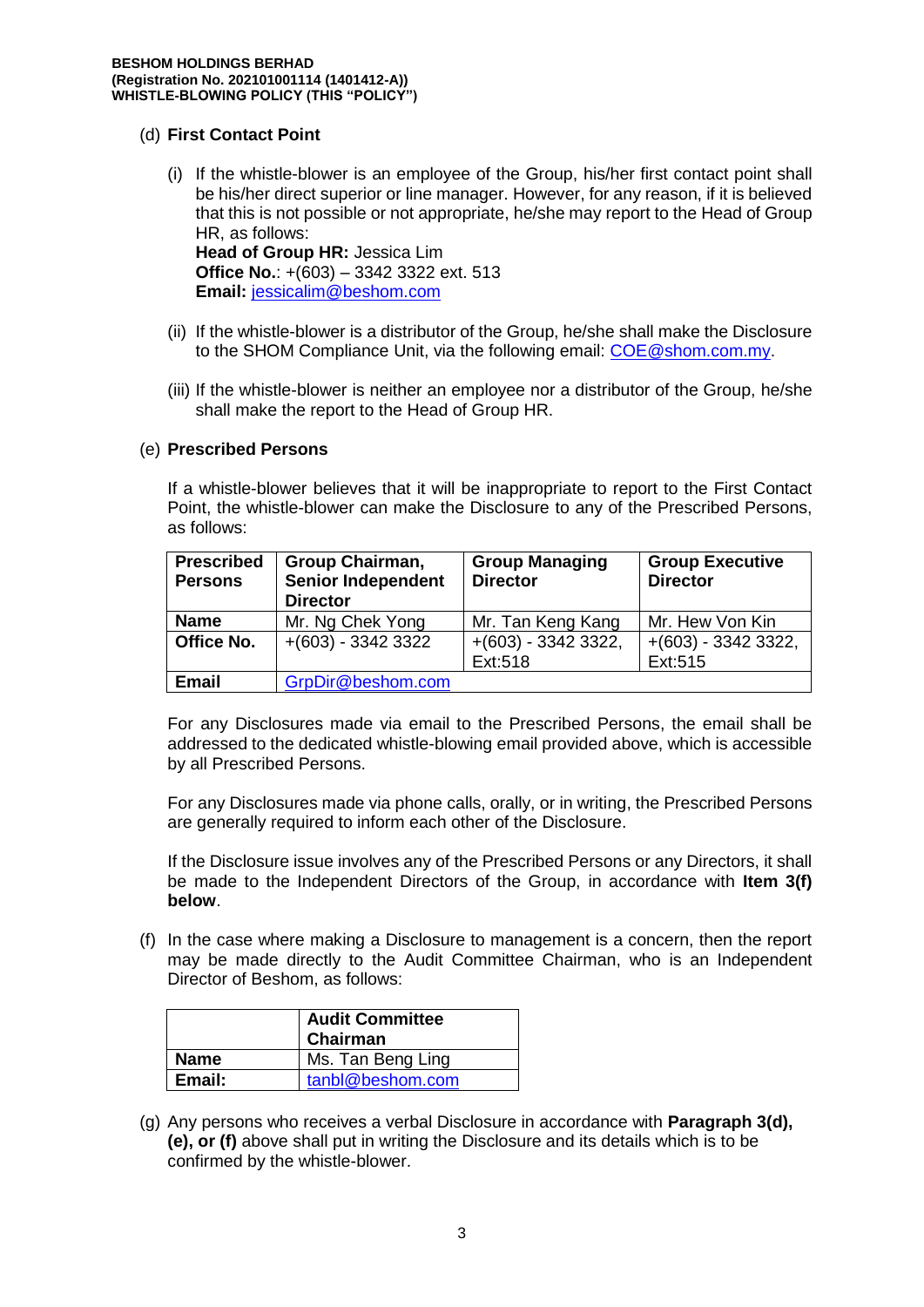### **4. Actions in relation to the Disclosure**

- (a) In addressing any Disclosures, depending on the seriousness of the alleged Wrongdoing, the relevant authorities within the Group shall decide on how the Disclosure shall be handled, including investigation, enquiries, and deliberations on the outcome.
- (b) All alleged Wrongdoings involving fraud or bribery shall be notified to the Audit Committee, who shall have the authority to designate any person, within the Group or external to the Group, to oversee and conduct relevant investigation.
- (c) All alleged Wrongdoings involving a Director or a Prescribed Persons shall be escalated to the Audit Committee, who shall handle the Disclosure, including investigation, enquiries, and deliberations on the outcome.
- (d) In general, an independent party, which may be the internal audit, an external independent auditor or professional, or an Independent Director, shall always be involved in an investigation process.
- (e) Any person, including Directors if any, who are related to or involved in the alleged wrongdoing concerning the Disclosure shall be excluded from the investigation, recommendation, and deliberation procedures to ensure the objectivity and independence of the Disclosure handling process.
- (f) All Disclosures received and handled by the First Contact Point and Prescribed Persons are required to be summarised in a report to the Executive Risk Committee, at least once in a year.

#### **5. Being informed and having the opportunity to be heard**

- (a) A whistle-blower shall be informed of the status of his/her Disclosure, including the outcome of the deliberation, as far as reasonably practicable, in writing.
- (b) The alleged wrongdoer, which may include the whistle-blower in the event the whistleblower is implicated or discovered to be involved in the allegation, may be asked to attend a meeting to discuss the allegations and he/she shall take all reasonable steps to attend the meeting. He/she shall be given an opportunity to answer the allegations at the meeting which shall be minuted.
- (c) If an investigation is conducted on a whistle-blower who is implicated or discovered to be involved in the allegation, it shall not be treated as a reprisal against the whistleblower but a facilitation of fact-finding and decision making.

### **6. Whistle-blower's Protection**

- (a) Every effort will be made to protect and keep confidential a whistle-blower's identity, subject to relevant legal constraints.
- (b) A whistle-blower shall be protected from reprisal within the Group as a direct consequence of a Disclosure made in good faith. A reprisal refers to any disciplinary actions, which may include a warning or letter or reprimand, demotion, loss of merit,